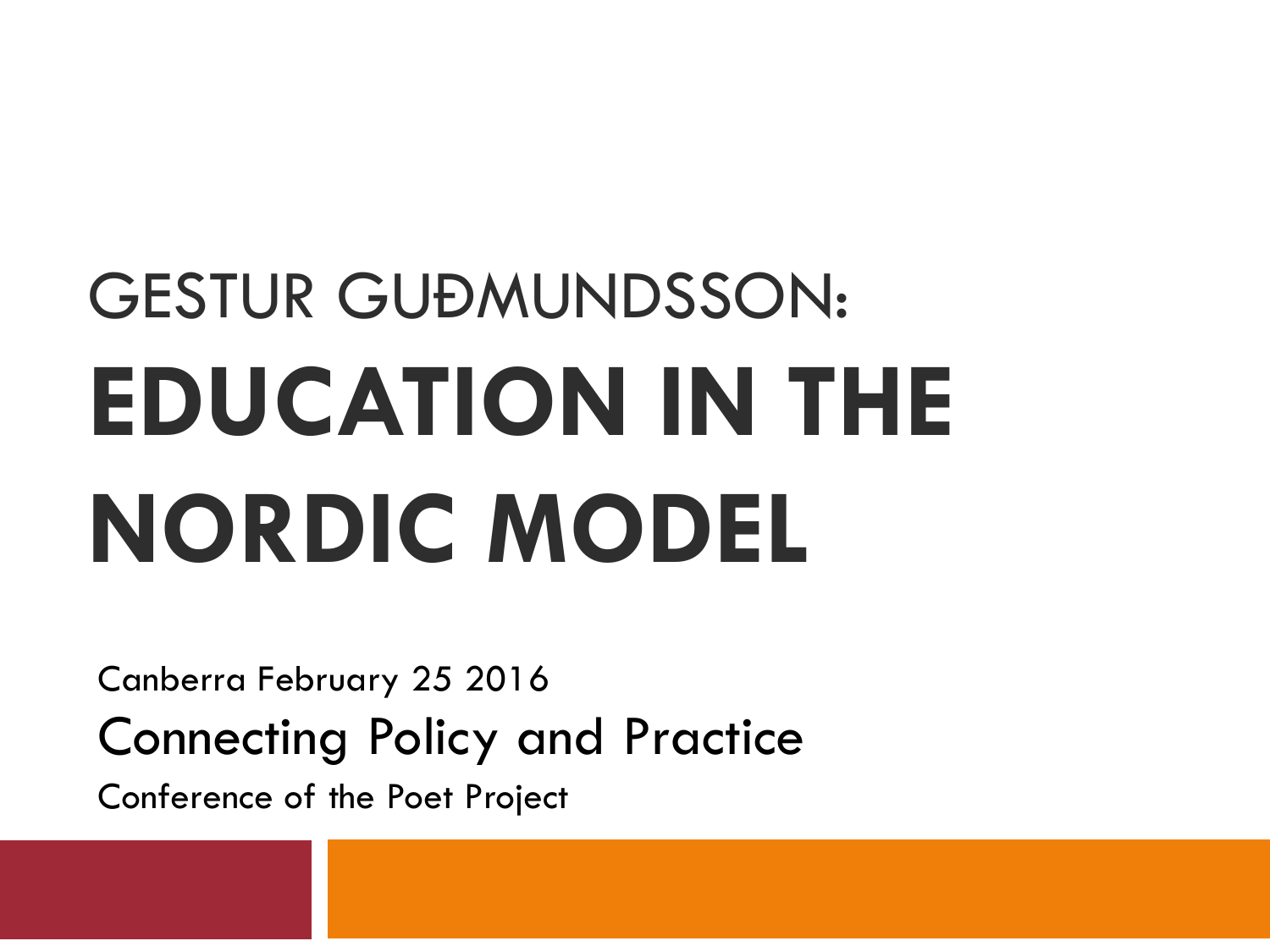- $\Box$  Often conceptualisations of a "Nordic Model of Education" focus too narrowly on educational systems and their patterns of practice
- Rather, these systems and patterns should be seen as a part of a larger picture
- $\Box$  Education is not an isolated area of practice
- $\Box$  It is not least a part of a broader transition of individuals and cohorts from one life phase to another

 $\Box$  Family – peers – work – youth culture – new family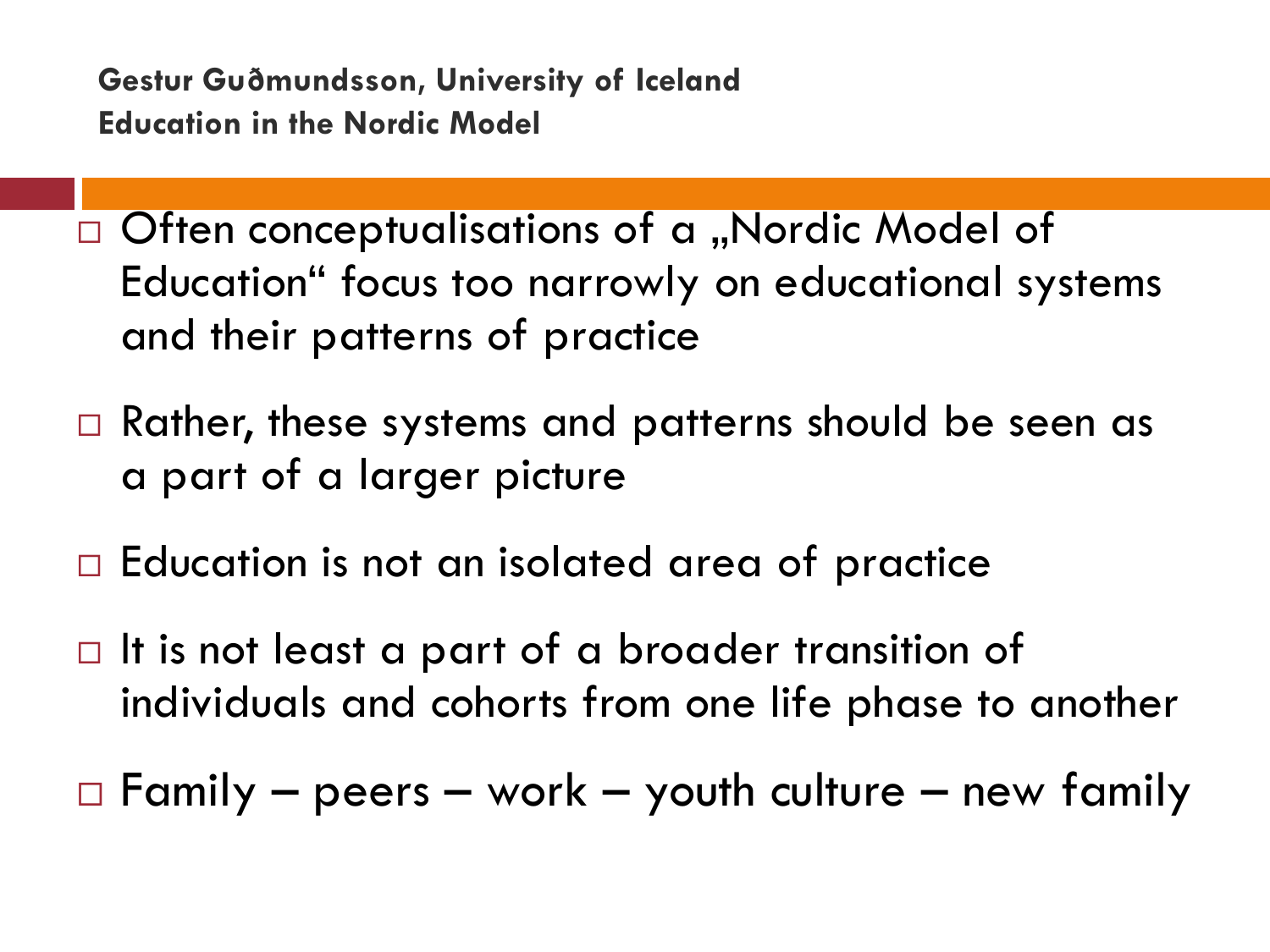□ Esping-Andersen offers a useful conceptualisation of European "welfare regimes" (later expanded by Gallie/Paugam)

 $\blacksquare$  The liberal regime (UK)

- **O** The subprotective regime (Italy, Spain)
- **O** The labour market regime (Germany)
- $\blacksquare$  The universalistic regime (The Nordic countries)
- Andreas Walther has shown that these are not least regimes of transition from one life stage to another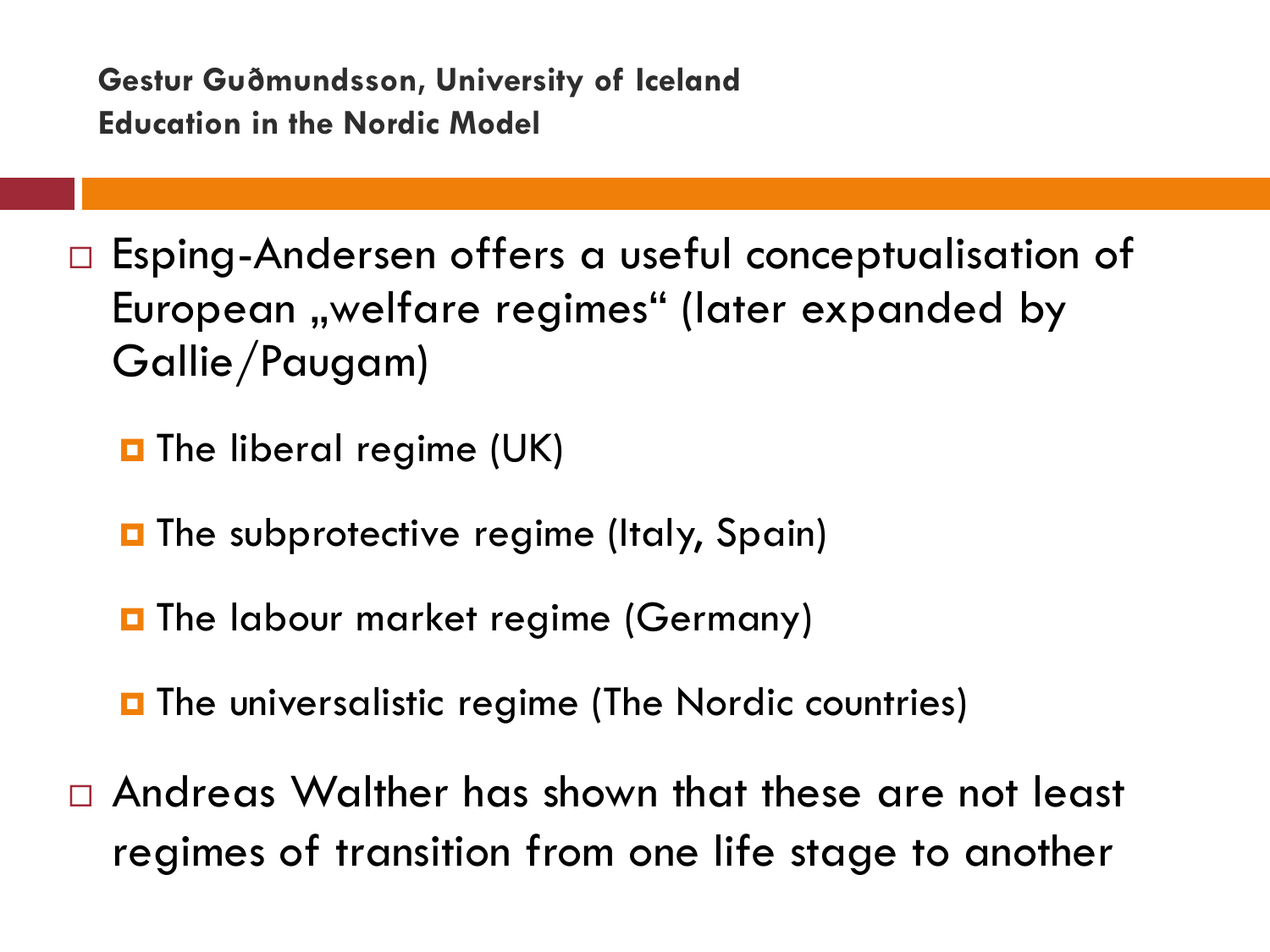- *Nordic universalistic regime of transition* is based on comprehensive education, late selection and extensive public support to students (and their families)
- *German employment-centred regime of transition* is based on early selection, support of family (whose social security is based on employment)
- *Italian and Spanish regime of transition* is largely based on family and informal ties. Limited openings in education and labour market make youth a long waiting phase for many
- *UK regime of transition is competitive* and gives limited public support, a combination that makes social inequalities decisive in selection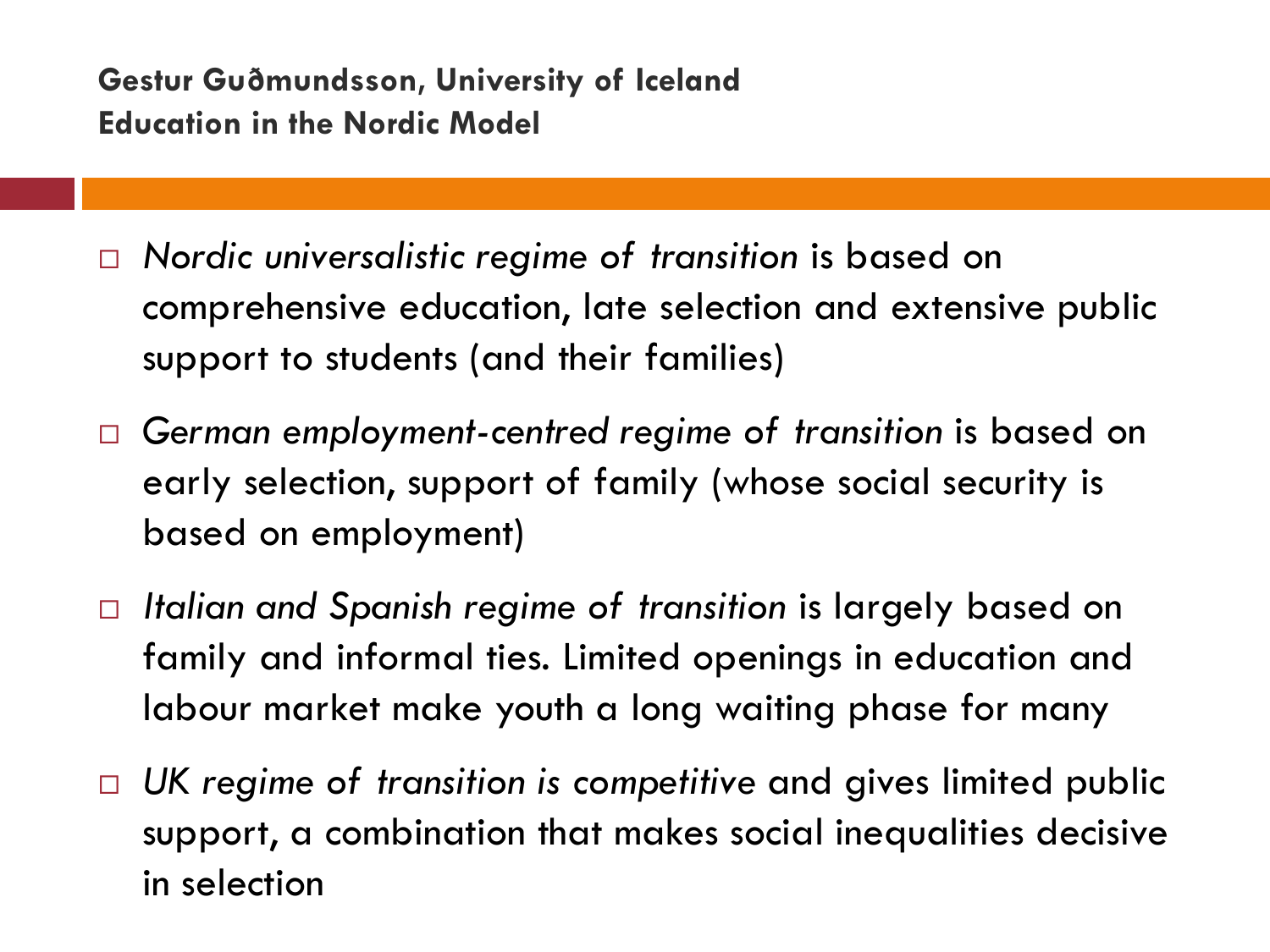- $\Box$  Transitions between life phases are structured by a complex interaction between socio-economic structures, institutional arrangements and cultural patterns.
- $\Box$  Transition structures are constantly influenced by globalization, policy reforms
- □ However, these influences have different effects in different regimes - change must reflect the existing conditions.
- □ And conditions of education involve a complex web across several spheres of society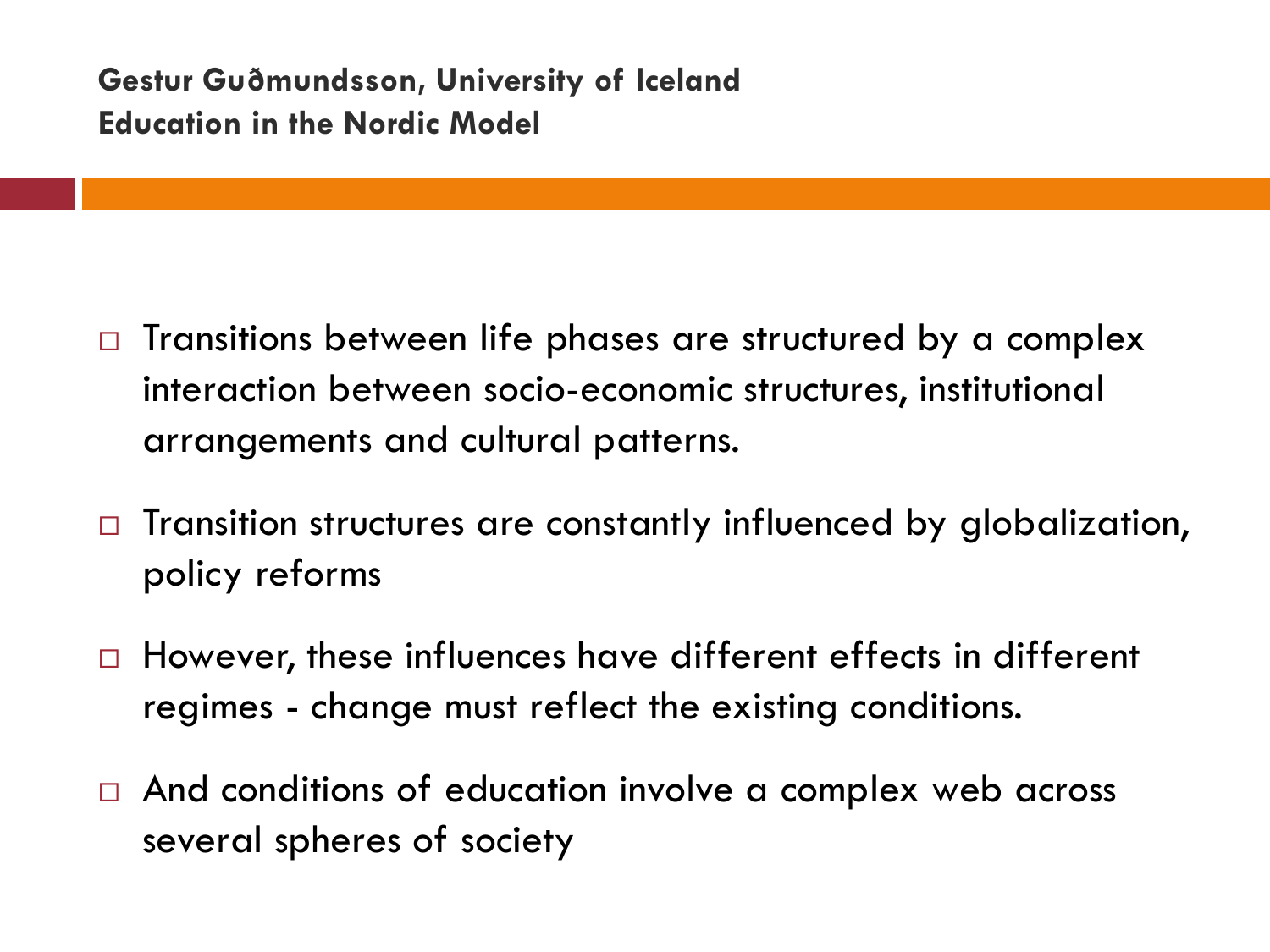- $\Box$  "The Nordic model" was introduced in scientific and political discussion in the 1930s
- $\Box$  As an alternative to the big narratives of liberalism, communism and fascism
- $\Box$  As a social contract of employers, employees and peasants. Peace on the labour market, measures against unemployment, social reforms etc.
- Resembled Roosevelt's New Deal *but* was built upon cooperation between unions and employers' organisations, as well as existing social policy – politically carried out by an alliance of social democrats and social liberals
- □ Deeper historical roots: independent peasants became a strong social and political factor the 18th century etc.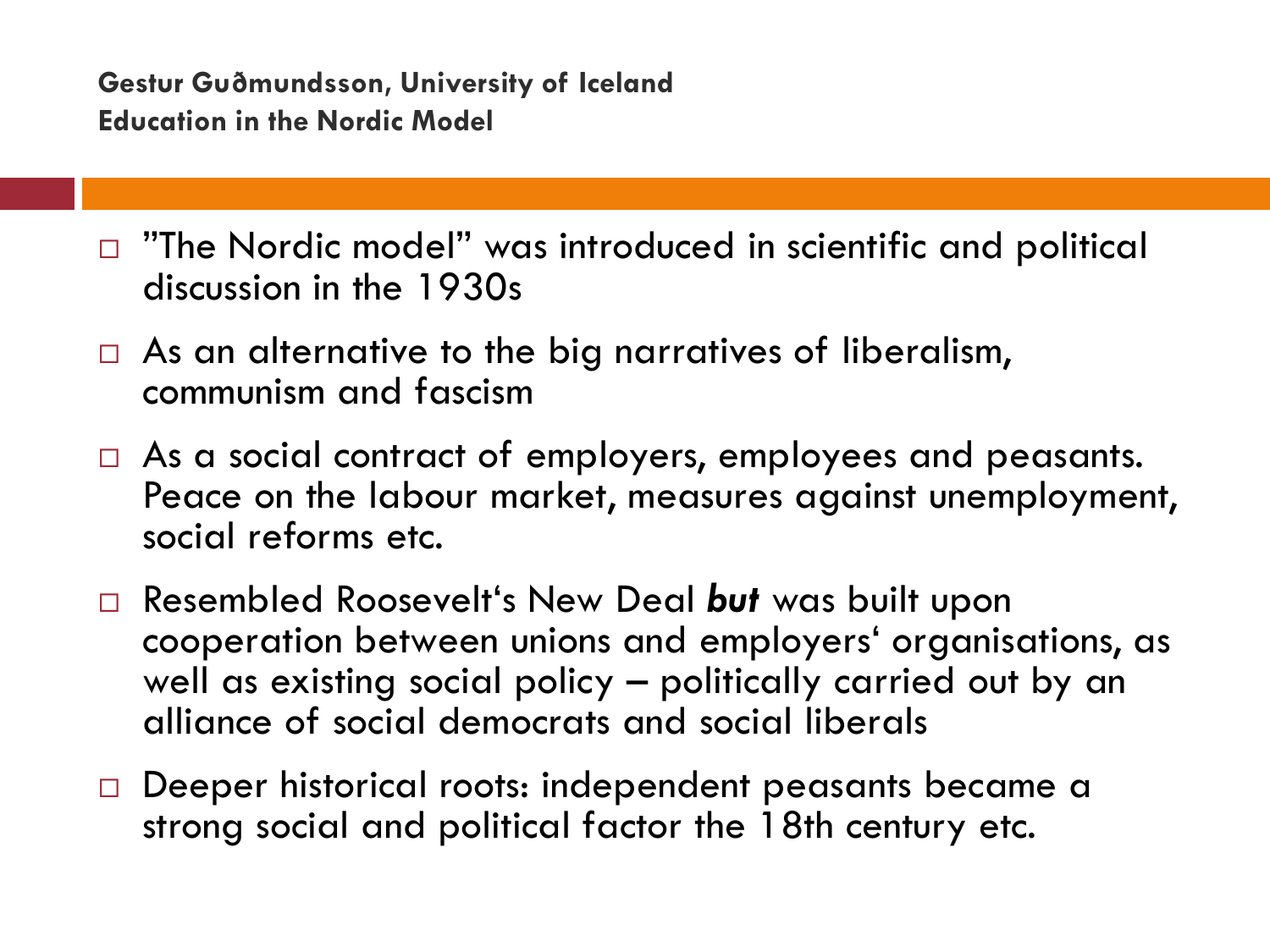- $\Box$  In the beginning (late 18th and early 19th century) schools for children of common people served the purpose of Christian upbringing and nationalism, but by the end of the 19th century they were largely merged with private schools, and changed.
- $\Box$ , The political struggle for comprehensive schooling was possible in Scandinavia in the late nineteenth century due to early peasant organisation and social-liberal values" (Susanne Wiborg, 2002)
- $\Box$  During the first decades of 20th century comprehensive schools became more unified. "Middle schools" after compulsory education became a bridge to education for working-class kids
- $\Box$  Next step (ca 1970) was to merge public and middle schools into a compulsory comprehensive school for all 7-16 years old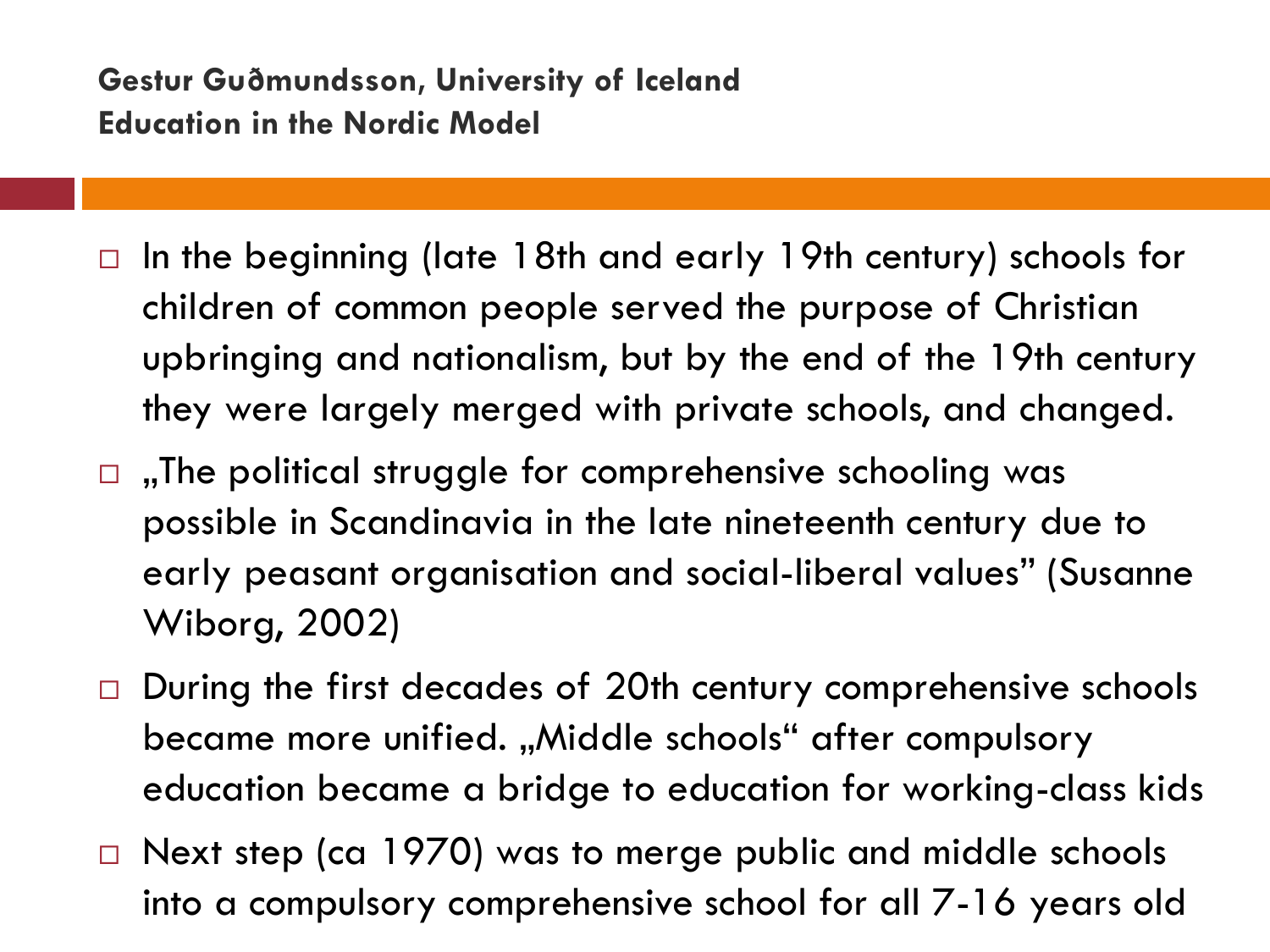- *Social mobility* is primarily a question of opportunity structures (in economy) and education
- $\Box$  The Nordic countries have emphasised through government policy and cooperation between labour market parties – economic growth that is highly based on skilled labour
- $\Box$  The Nordic regime of transition has reduced the obstacles in the educational career of working class kids
- □ Since WWII children of unskilled workers have become skilled workers, children of skilled workers have become academics –<br>only 5-10% of children of unskilled workers jump to academia
- □ Since the 1960s gender equality has to a large extent been achieved – although division of labour is still largely gendered
- □ Social mobility has been growing since WWII, but lately it has stagnated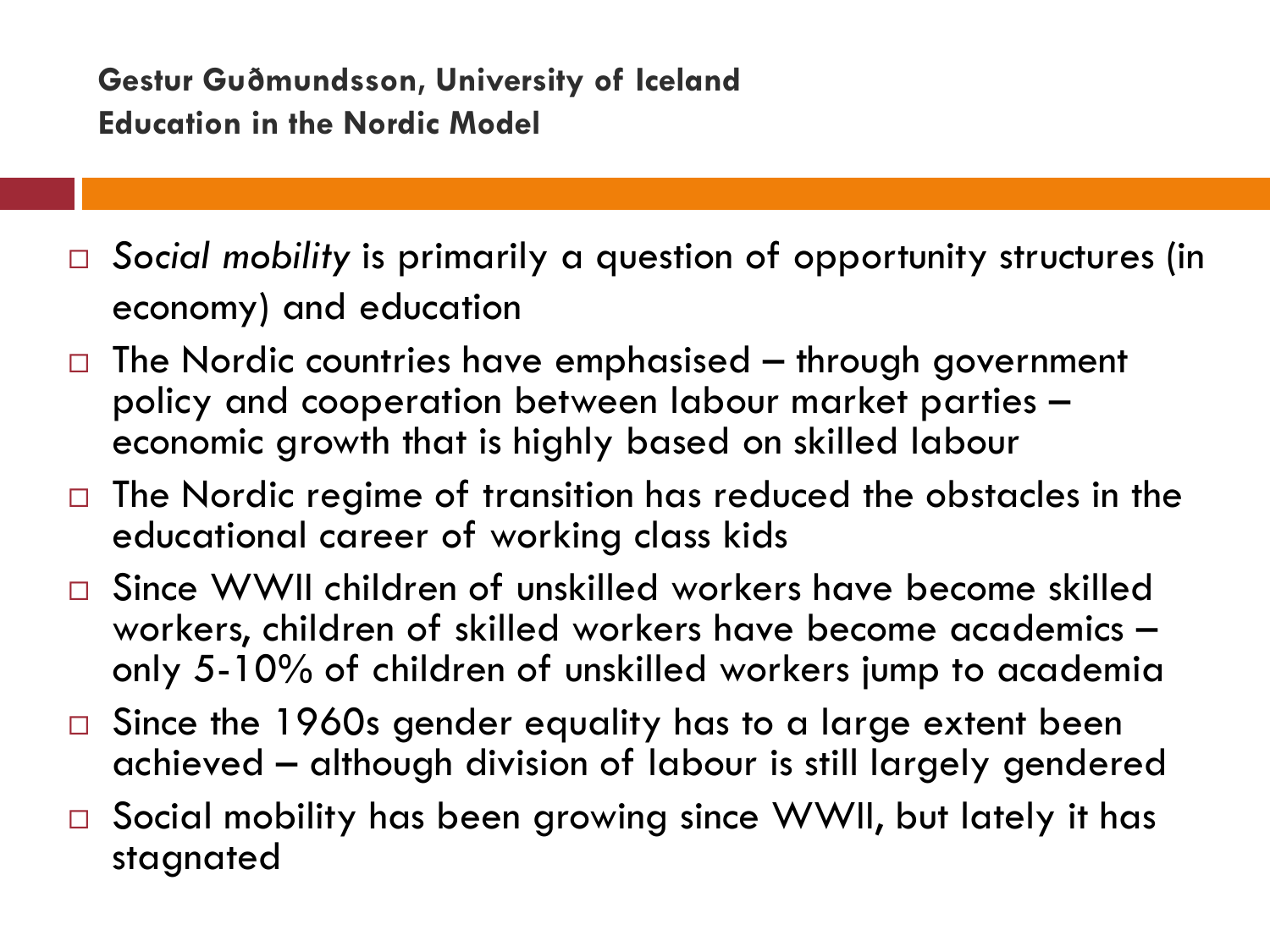# **Why is social mobility stagnating?**

- $\Box$  New opportunities of highly skilled work are constantly being created, but unskilled work is increasingly becoming precarious, and the layer in between – skilled labour in the traditional sense – is becoming thinner
- $\Box$  This tendency is not contested by education, but reinforced. Skilled labour is becoming more academic, there are fewer options for the non-academic

# **The double-edged sword of Economics of Education**

- $\Box$  From the late 1950s Economics has argued for the economic return of education – for individual and society
- Gradually, economics has become preoccupied with costs of education and the efficiency of educational systems. These considerations are based on a narrow understanding of learning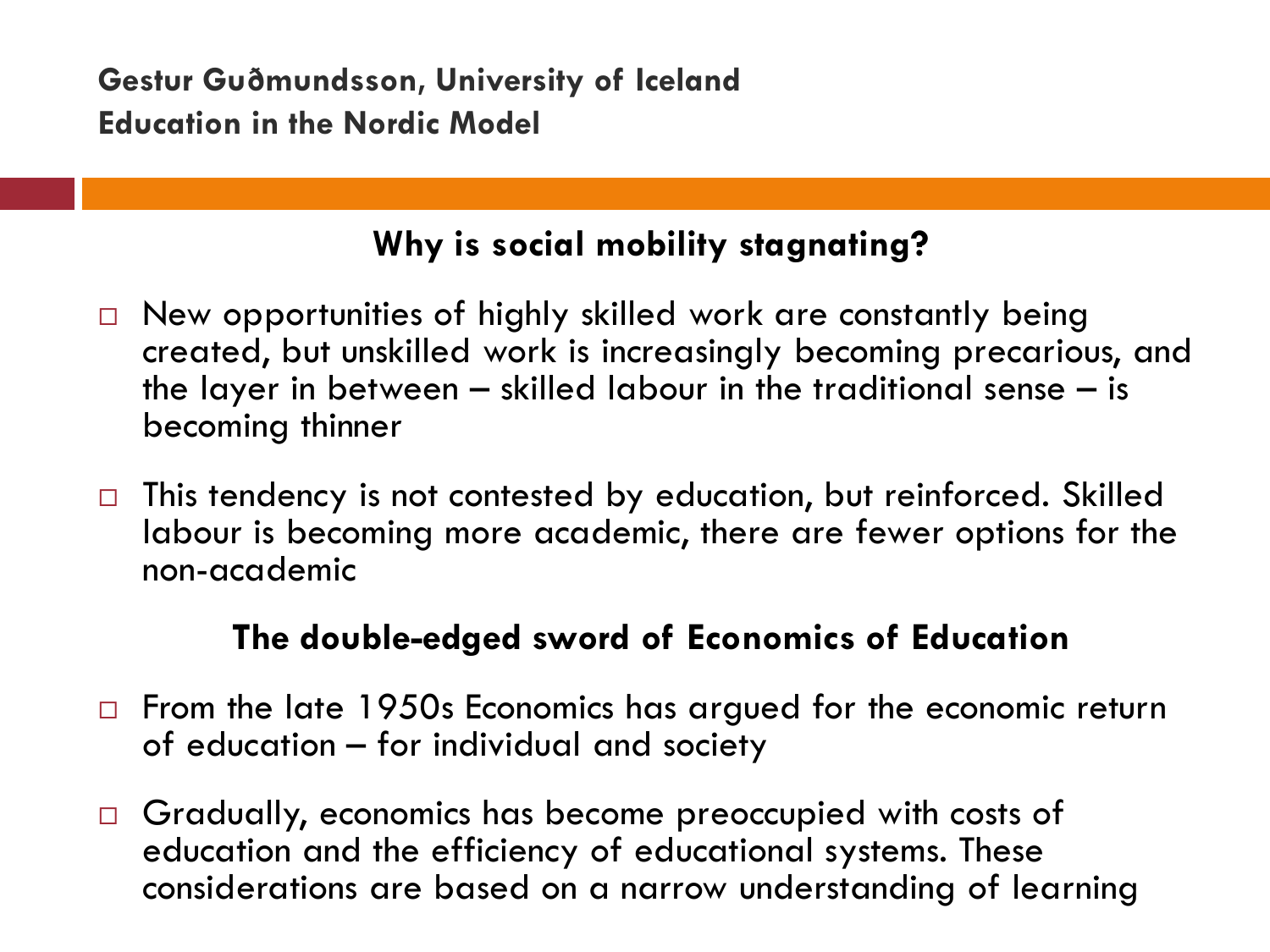- D Preschool education, developed as a part of welfare policies, became instrumental for the high labour market participation of Nordic women from the 1960s
- $\Box$  Professionals in the field gradually convinced the public of the education in preschools, at first focussing on general personal development
- $\Box$  There are at least two very different reasons for the growing interest in the educational function of preschools:
- $\Box$  The belief that learning in preschool can make schooling more effective – reduce costs and help finishing education
- $\Box$  There is growing evidence that social inequalities have crucial impact on early learning, which calls for early intervention